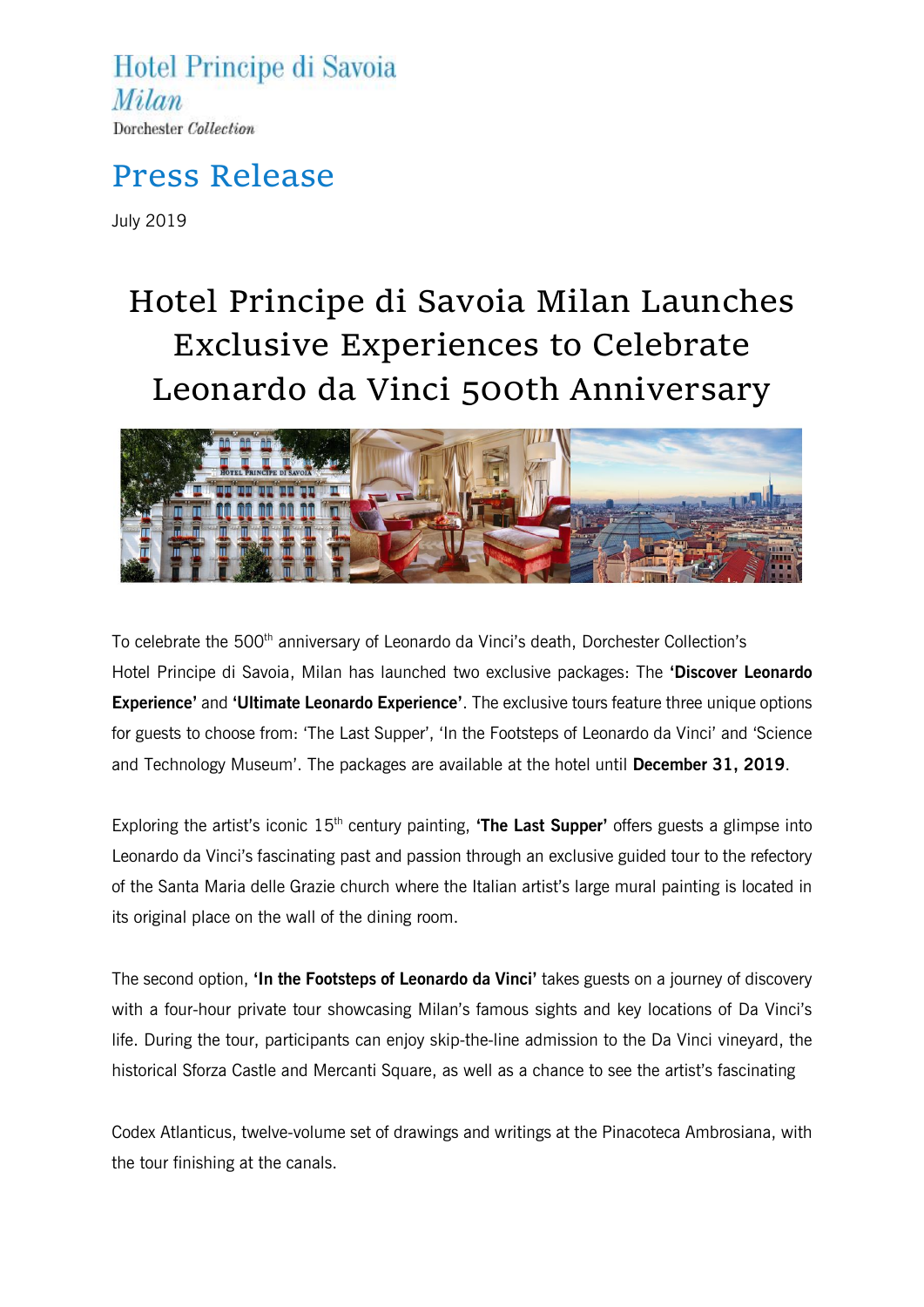## Hotel Principe di Savoia Milan

Dorchester Collection

The third option, only available through the '**Ultimate Leonardo Experience'**, will allow guests to enjoy a private visit to **The Science and Technology Museum**, with a personal guide. Guest will discover the temporary exhibition Leonardo da Vinci Parade. Comprising of Leonardesque historical models built in the 1950s alongside frescoes by  $16<sup>th</sup>$  century Lombard painters by the Pinacoteca di Brera, showcased until October 13, 2019. This exhibition is an unparalleled way to fully appreciate Leonardo da Vinci's heritage: a mix of art and science; and thus to celebrate the 500 years from his death.

Milan is the city where Leonardo da Vinci stayed the longest, and his presence has left an undeniable mark on the history and artistic production of the city and entire region of Lombardy. Alongside the 'Discover Leonardo Experience' at Prince di Savoia, guests can take in the city's many celebrations of his death with events scheduled throughout 2019 at key institutions, associations and societies.

#### **Discover Leonardo Experience:**

**Option 1** – The Last Supper (Exclusive guided visit to Santa Maria delle Grazie church)

- Classic Room from €330, Junior Suite from €575

**Option 2** – In the footsteps of Leonardo da Vinci (Exclusive guided tour to Leonardo's vineyard and world-famous attractions)

- Classic Room from €400, Junior Suite from €680

#### **Ultimate Leonardo Experience:**

**Option 1** – The Last Supper (Exclusive guided visit to Santa Maria delle Grazie church)

Ambassador Suite from €2,420

**Option 2** – Science and Technology Museum (Exclusive guided tour to the museum and the exhibition Leonardo Da Vinci Parade)

- Ambassador Suite from €1,460

The offer is subject to availability and blackout dates apply. Rates are per room per night based on single occupancy and must be booked at least seven days in advance. VAT and service are included in the price but an additional city tax of  $\epsilon$ 5 per day, per person over 18, applies. This offer cannot be combined with any other offers or promotions.